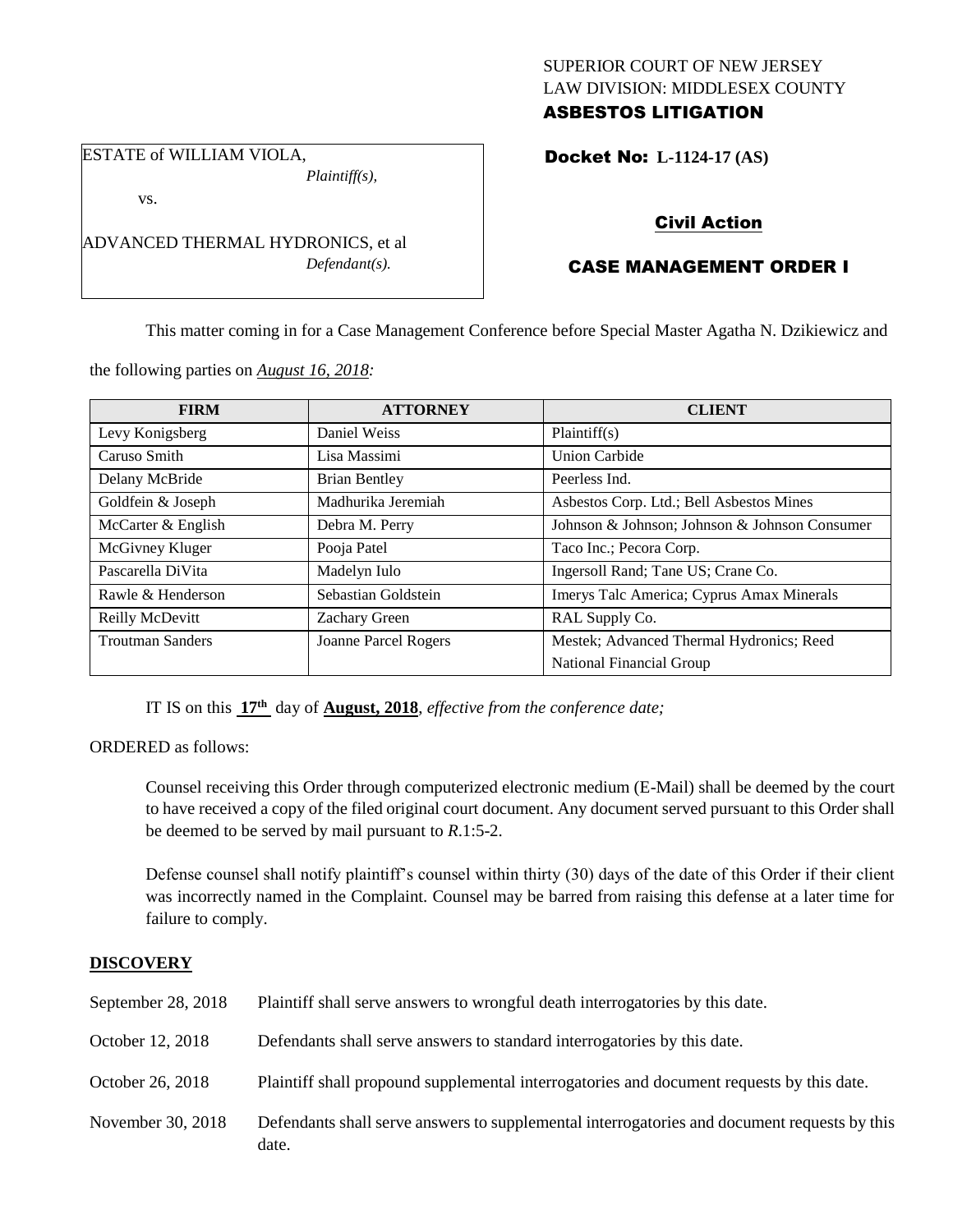| October 26, 2018  | Defendants shall propound supplemental interrogatories and document requests by this date.                                                                                                                  |
|-------------------|-------------------------------------------------------------------------------------------------------------------------------------------------------------------------------------------------------------|
| November 30, 2018 | Plaintiff shall serve answers to supplemental interrogatories and document requests by this<br>date.                                                                                                        |
| February 28, 2019 | Fact discovery, including depositions, shall be completed by this date. Plaintiff's counsel shall<br>contact the Special Master within one week of this deadline if all fact discovery is not<br>completed. |
| March 29, 2019    | Depositions of corporate representatives shall be completed by this date.                                                                                                                                   |

### **EARLY SETTLEMENT**

August 2, 2019 Settlement demands shall be served on all counsel and the Special Master by this date.

#### **SUMMARY JUDGMENT MOTION PRACTICE**

| June 7, 2019  | Plaintiff's counsel shall advise, in writing, of intent not to oppose motions by this date. |
|---------------|---------------------------------------------------------------------------------------------|
| June 21, 2019 | Summary judgment motions shall be filed no later than this date.                            |
| July 19, 2019 | Last return date for summary judgment motions.                                              |

### **MEDICAL DEFENSE**

| May 17, 2019       | Plaintiff shall serve medical expert reports by this date.                                                                                                                                                                                               |
|--------------------|----------------------------------------------------------------------------------------------------------------------------------------------------------------------------------------------------------------------------------------------------------|
| May 17, 2019       | Upon request by defense counsel, plaintiff is to arrange for the transfer of pathology specimens<br>and x-rays, if any, by this date.                                                                                                                    |
| September 13, 2019 | Defendants shall identify its medical experts and serve medical reports, if any, by this date. In<br>addition, defendants shall notify plaintiff's counsel (as well as all counsel of record) of a<br>joinder in an expert medical defense by this date. |

### **LIABILITY EXPERT REPORTS**

| May 17, 2019 | Plaintiff shall identify its liability experts and serve liability expert reports or a certified expert |
|--------------|---------------------------------------------------------------------------------------------------------|
|              | statement by this date or waive any opportunity to rely on liability expert testimony.                  |

September 13, 2019 Defendants shall identify its liability experts and serve liability expert reports, if any, by this date or waive any opportunity to rely on liability expert testimony.

### **ECONOMIST EXPERT REPORTS**

May 17, 2019 Plaintiff shall identify its expert economists and serve expert economist report(s), if any, by this date or waive any opportunity to rely on economic expert testimony.

### September 13, 2019 Defendants shall identify its expert economists and serve expert economist report(s), if any, by this date or waive any opportunity to rely on economic expert testimony.

 $\_$  ,  $\_$  ,  $\_$  ,  $\_$  ,  $\_$  ,  $\_$  ,  $\_$  ,  $\_$  ,  $\_$  ,  $\_$  ,  $\_$  ,  $\_$  ,  $\_$  ,  $\_$  ,  $\_$  ,  $\_$  ,  $\_$  ,  $\_$  ,  $\_$  ,  $\_$  ,  $\_$  ,  $\_$  ,  $\_$  ,  $\_$  ,  $\_$  ,  $\_$  ,  $\_$  ,  $\_$  ,  $\_$  ,  $\_$  ,  $\_$  ,  $\_$  ,  $\_$  ,  $\_$  ,  $\_$  ,  $\_$  ,  $\_$  ,